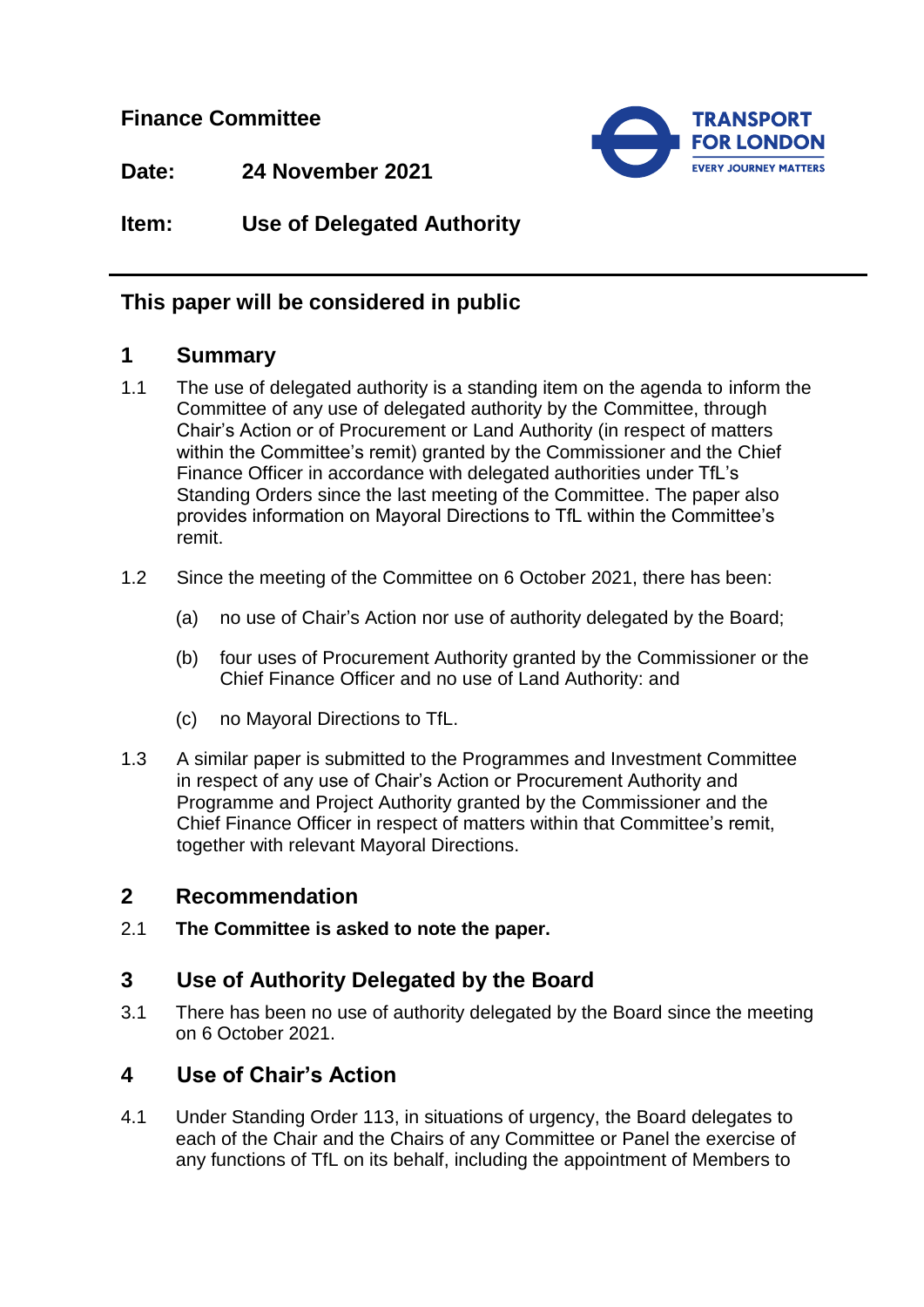Committees and Panels. Any use of Chair's Action is reported to the next ordinary meeting.

4.2 There has been no use of Chair's Action since the meeting on 6 October 2021.

## **5 Procurement and Land Authority Approvals**

- 5.1 Procurement Authority is the authority to make a binding or contractual commitment with a supplier for the purchase of goods, services, land or works or to receive income arising from TfL Group activities in the areas of goods, services, land or works.
- 5.2 Land Authority is the authority to engage in a Land Transaction or to dispose of any assets.
- 5.3 The Board had delegated to the Committee approval of unlimited Procurement Authority and Land Authority in relation to Transactions and Commercial Development opportunities. The approvals delegated to the Commissioner and the Chief Finance Officer are set out in the Table of Authorities in Standing Order 169.
- 5.4 Since the last meeting, there has been no use of delegated authority to approve Land Authority by the Commissioner and the Chief Finance Officer.
- 5.5 The Commissioner has not granted Procurement Authority since the last meeting.
- 5.6 The Chief Finance Officer granted Procurement Authority relating to: Network Rail Basic Asset Protection Great Eastern Line; Interim Supply of London Underground Rail Vehicle Glazing System; 1973 Piccadilly Line Life Extension - Supply of Rubber to Metal Components; and Immigration Enforcement's Checking and Advice Service – Home Office.

## **6 Mayoral Directions to TfL**

- 6.1 The Greater London Authority (GLA) Act 1999 (as amended), permits the Mayor to issue to TfL general directions as to the manner in which TfL is to exercise its functions or specific directions as to the exercise of its functions (or not to exercise a power specified in the direction). Directions are also often made in relation to the implementation of matters in respect of which the Mayor delegates statutory powers to TfL.
- 6.2 The Mayor makes Mayoral Directions through Mayoral Decisions. Papers for Mayoral Directions set out the financial and other implications. If those implications change over time, that will be reported to the GLA.
- 6.3 All Mayoral Decisions are issued in writing, with the information that is not exempt from publication included on the GLA's Decisions Database on its website: [https://www.london.gov.uk/about-us/governance-and](https://www.london.gov.uk/about-us/governance-and-spending/good-governance/decisions?order=DESC)[spending/good-governance/decisions?order=DESC.](https://www.london.gov.uk/about-us/governance-and-spending/good-governance/decisions?order=DESC)